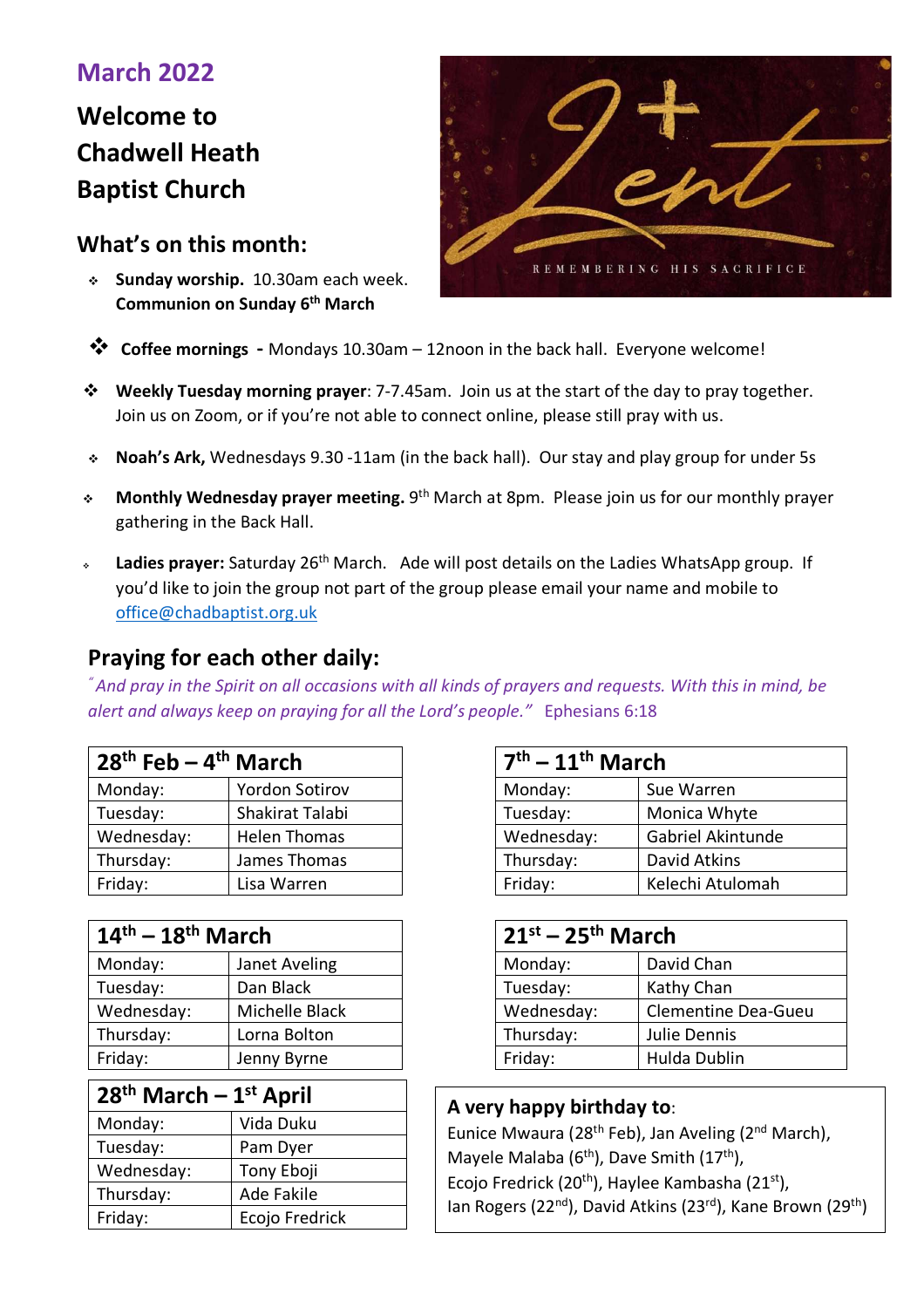## **Chadwell Heath Residents Association**

Next meeting date is Thursday 10th March 2022 @7.30 pm, at the United Reformed Church hall, off Mill Lane.Local M.P. Jon Cruddas will be the guest speaker. www.chadwellheathra.org.uk

### **Prayer focus: Somalia, East Africa**

"Nala" grew up as a Muslim in Somalia. However, the treatment she received from her brother, in the name of Islam, turned her away from religion.

One day, while browsing online, she heard a testimony about Jesus from Somali converts living abroad. Nala had no idea that Somali people could be Christians. She found others who shared the Word of God, and was able to make contact. She started reading in Genesis and "just kept going". So many of her questions were answered and she felt peace in her heart.



Despite the risks, Nala knew that following Jesus was the right decision, and she was baptised.

Her family, however, were growing suspicious, and tricked her into returning home. Despite being subjected to an horrific program of "treatment" to "cure" her of her apostasy, and her family's arranging a marriage to a Muslim leader, Nala managed to flee and, with the help of Christian friends, to escape to another country.

 Life has been hard for Nala – but she is trusting in the One who rescued her. "I didn't go out looking for Him, but He found me. Previously I didn't have happiness, but now I have joy."

Praise God for Nala's journey to faith. Pray she will receive all the discipleship and support she needs. May she and other Christians from Somalia be kept safe. Pray that many more Somalis would learn about Jesus through social media and come to saving faith in Him.

https://www.opendoorsuk.org/ (Visit their website to view videos from persecuted Christians, ideas on how you can pray and help)

**Thank you** to everyone who got involved in the 'February on the Floor campaign' organised by the charity Stand by Me. This was to raise money to bring a huge change to children's living conditions and provide them with a bed to sleep in.



Dan & Sam slept on the floor for 7 nights to raise money, and thank you for sponsoring them so generously. They have raised **£410 (plus gift aid),** almost all of this has come from the CHBC church family**.** This is enough to provide three families with a bed. To see the impact this has on lives, and for details about the charity please visit https://www.standby.me/



Chadwell Heath Baptist Church, High Road, Chadwell Heath, Romford, London, RM6 6PP (T) 020 8983 8996 (M) 0751 135 1050 (Email) minister@chadbaptist.org.uk - (Web) www.chadbaptist.org.uk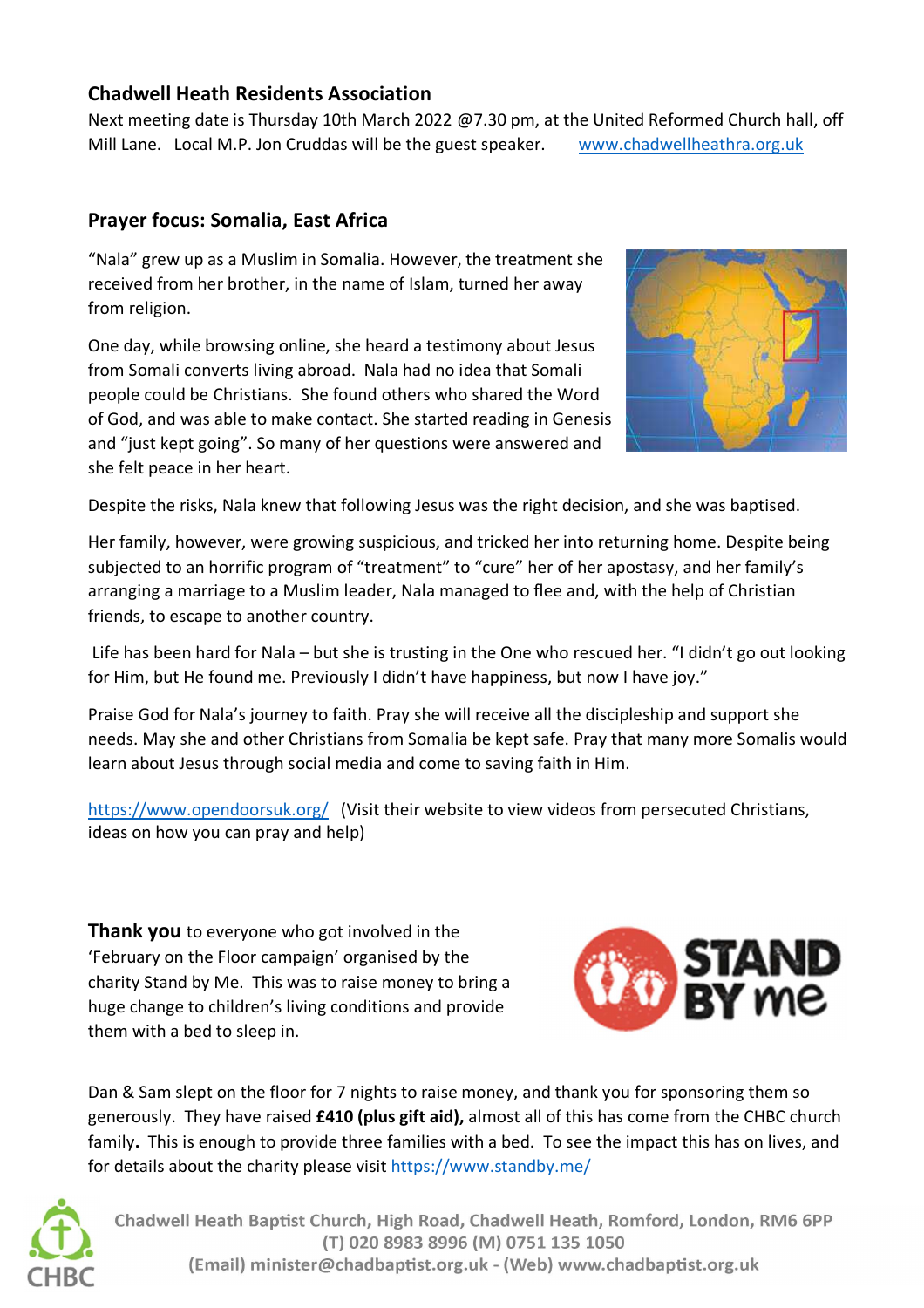## **Thank you!**

In December we sent 396 shoeboxes of gifts and toys to children living in poor conditions across the world, through Operation Christmas Child.



**Foodbank items:** you can bring along non-perishable items for our local foodbank to Church on a Sunday. They are currently short of cooking oil, toiletries, toilet rolls, savoury snacks, tinned meat.

## **Lent 2022**

Lent begins on Wednesday 2<sup>nd</sup> March, this is the six week period that leads up to Easter, and it's a great opportunity to reflect and prepare for Easter. Traditionally it's been a time of fasting, prayer and abstinence, and it can help to get us ready to enter in to the life, death and resurrection of Jesus.

#### *Why not sign up to receive a daily devotional or reflection. Here are some examples:*

#### **Tearfund**

"Bite-sized reflections, prayers and poems sent each morning to encourage and inspire you over Lent."

https://www.tearfund.org/campaigns/lent-devotional

#### **World Vision**

"A 30 page guide to explore what it means to see Jesus at 'living water' Over the six weeks leading up to Easter, see how God invites us to be part of His thirst-quenching endeavour, sharing the gift of water with those in need, both literally and figuratively."

https://www.worldvision.org/lp/lent-living-water

#### **The Bible Society**

"Encounter Jesus afresh this Lent, as we journey through his life and ministry. We'll start with his baptism and explore themes such as restoration, teaching the beatitudes and the power of God's word." www.biblesociety.org.uk/explore-the-bible/the-lent-encounter-signup/?referrer=/explore-the-bible/the-lent-encounter/



*If you have any items for prayer or news for the next newsletter please send them to office@chadbaptist.org.uk or call the church office on 8983 8996 and leave a message.* 



Chadwell Heath Baptist Church, High Road, Chadwell Heath, Romford, London, RM6 6PP (T) 020 8983 8996 (M) 0751 135 1050 (Email) minister@chadbaptist.org.uk - (Web) www.chadbaptist.org.uk